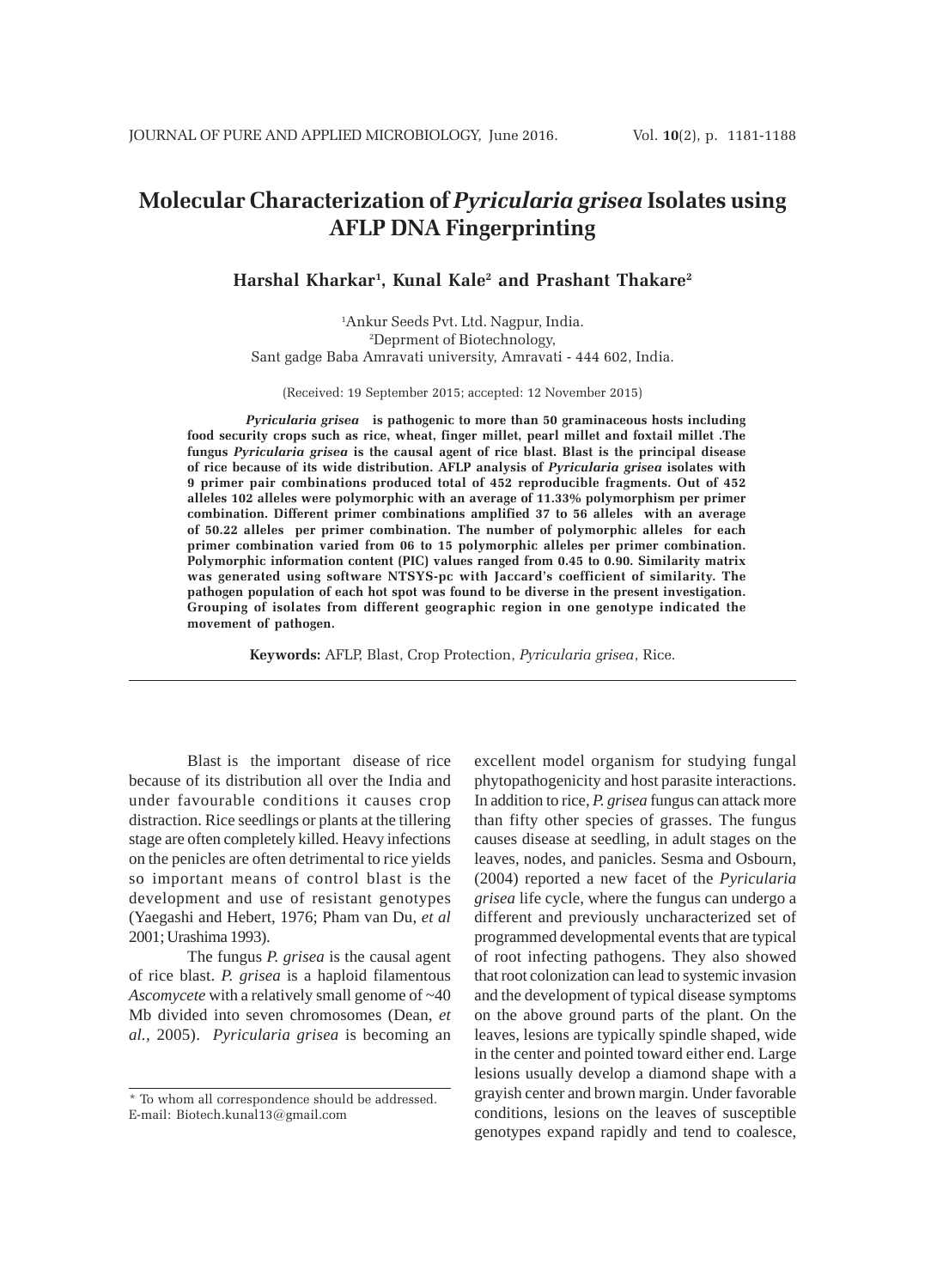leading to complete necrosis of infected leaves (Nikkhah *et al* 2004; Talbot 2003).

The highly variable specific virulence of the fungus and its genetic plasticity make its control and management difficult. Thus, *P. grisea* is one of the most devastating threats to food security worldwide. Conservatively, each year enough rice is destroyed by rice blast disease to feed approximately 60 million people (Barman and Chattoo, 2005). Certain strains are able to attack other domesticated grasses, including barley, wheat, pearl millet and turf-grasses. Limited outbreaks on wheat have been reported in South America (Vanraj *et al*., 2013). Widespread damage of golf courses, particularly in the Midwest (USA) where it has been attacking cool season grasses, is of particular concern (Curley, *et al.,* 2005; Roy, *et al*. 2003). Indeed, the Centers for Disease Control and Prevention (CDCP) has recently recognized and listed rice blast as a potential biological weapon. Thus, no part of the world is now safe from this disease. To breed rice varieties with more durable blast resistance, multiple resistance genes must be incorporate into individual varieties (Bonman, *et al*. 1989).

## **MATERIALS AND METHODS**

#### **Collection of blast infected samples**

In order to monitor variation and to get representative isolates of the India, *P. grisea* was identified and selected from 10 locations (table 1). These locations are representative hot spots for the disease. Infected leaf samples were collected from the respective locations.

# **Isolation of** *Pyricularia grisea* **from blast samples and storage**

The infected plant part for e.g. leaf, stem or sheath was cut into small pieces around the area showing the blast lesion including the edge of the lesion. All pieces from a sample were placed in a small petri dish. Surface sterilization and washings were performed in the container. Surface sterilization was performed using 1% (v/v) sodium hypochlorite (bleach) for 2 min followed by 3 washes with sterile distilled water. These plant pieces were placed in petri dishes, genotyped with moist filter papers and incubated at 25°C for 24h to encourage sporulation. After incubation, these plant pieces were examined under stereo dissecting

microscope. Abundant *P. grisea* growth and sporulation could and around the lesions with grey, dense and bushy appearance was noted (Fig.1)

A sterile moistened needle was used to pick some conidia by brushing the needle across the sporulating lesion. The conidia were placed on Oat meal agar plate containing aureomycin. Plates were incubated at 25°C for about 7-10 days with 12 h darkness and 12 h light. *P. grisea* was identified by checking the conidia under light microscope.

Mono-conidial cultures from the field isolate were derived by streaking a loopful of conidial suspension across a water agar (4%, w/v) plate in a 'W' pattern, thus spreading the conidia. A guide genotype was drawn on the undersurface the plate. Following 24h incubation at  $25^{\circ}$ C, a germinating conidium was picked and subculture on to a fresh Oat meal Agar plate amended with aureomycin using a fine scalpel. Media was sterilized by autoclaving at 121°C for 15 min. P. *grisea* cultures were preserved for long term storage as dried cultures on filter papers. Several sterile filter paper squares (approx. 0.8 cm<sup>2</sup>) were placed around the actively growing edge of colonies on OMA plates. The culture was allowed to grow over the filter papers (7-10 days). The filter papers were then removed under aseptic condition and placed in a small petri dish, in a desiccator and were allowed to dry thoroughly. The dried filter papers were then stored at -20°C until required (Valent, *et al.*, 1994).

## **Inoculum preparation and plant inoculation**

Rice seedlings were inoculated with *P. grisea* by spray inoculation. Aqueous conidial suspensions (105 conidia ml<sup>-1</sup>) were prepared from 2-3 week old cultures of *Pyricularia grisea*. The conidial suspension contained 0.1% (w/v) gelatin to facilitate adhesion of the conidia to the leaves. Conidia from each mono-conidial *Pyricularia grisea* isolate grown on Oat meal agar plates were collected by washing with sterile distilled water containing gelatin and the suspensions was filtered through cheese cloth to remove mycelial fragments. Conidia were counted using a haemocytometer and, where necessary, the suspensions were adjusted to 105 conidia ml-1.

# **DNA extraction from** *Pyricularia grisea*

Each *Pyricularia grisea* isolate was cultured in 2 X Yeast Extract Glucose medium (YEG)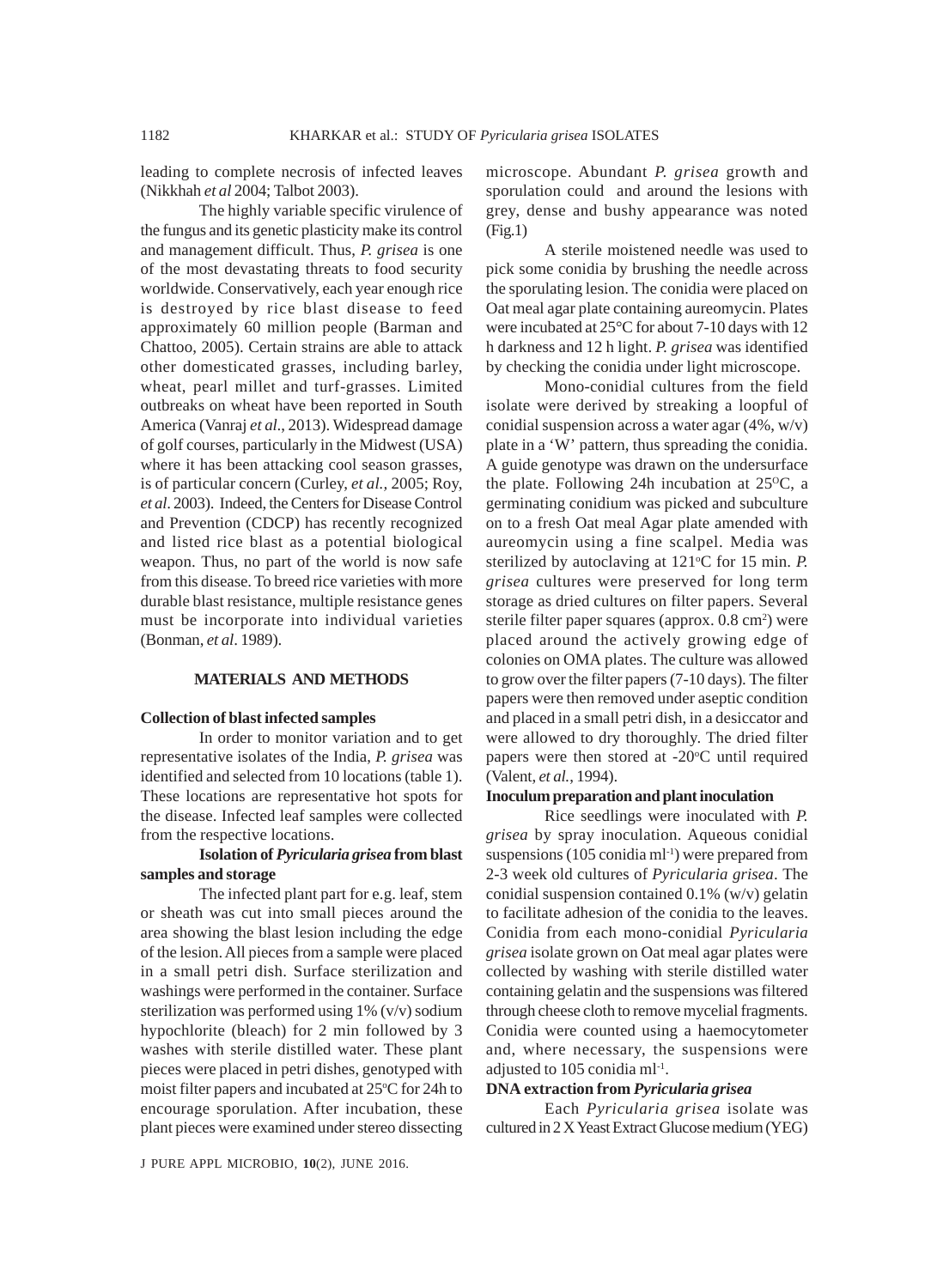(glucose,  $10.0$  g and yeast extract,  $2.0$  g). Approximately ten plugs (5 mm in size) from an actively growing culture on antibiotic Oat meal agar medium were transferred to 100 ml of 2 X YEG. Medium was transferred to 250 ml erlenmeyer flasks and inoculated at 25°C for 7 days in an orbital shaker (120 rpm). Mycelium was harvested by filtrating through No. 3 Whatman filter paper and immediately frozen in liquid nitrogen. The frozen mycelium was pulverised, freeze dried and ground to a fine powder using a sterile pestle and mortar. The mycelial powder was stored at -20°C until needed. DNA was isolated from ground fine powder of mycelium using Dellaporta modified DNA isolation protocol (Dellaporta 1983). About 100 mg of mycelium were grinded under liquid nitrogen to a fine powder using mortar and pestle in 1.5 ml microcentrifuge. Pre-heated extraction buffer  $(65^{\circ}C)$  was added to grinded tissue. The tube was incubated at  $65^{\circ}$ C in water-bath for 40 min with vigorous shaking. Add extraction buffer (5M potassium acetate) was up to 40% of the total volume grinded tissue mixed. The contents were mixed and allowed to stand for 1-2 minutes. Followed by incubation at -20°C for 20 min. Tubes were centrifuged at 12000 rpm for 20 minutes at 50 C. Supernatant (500¼l) was transferred new microcentrifuge tube without disturbing the cell debris pellet. Equal volume of isopropanol was added and mixed gently and tubes were incubated at -20 $\mathrm{^{\circ}C}$  least 15 min or on  $4\mathrm{^{\circ}C}$  for overnight. The tubes were centrifuged at 12,000 rpm for 20 minutes, supernatant was discarded, and  $70 \%$  (v/v) eethanol was added to the supernatant. The contents were centrifuged at 12,000 rpm for 5

obtained from different parts of India

minutes. Supernatant was discarded. The DNA pallet was washed once with 70 ethanol and air dried. The DNA pellet was resuspended in T.E. buffer pH 8.0. The concentration of nucleic acid was determined spectrophotometrically (Spectra max plus, California) by measuring absorption of the samples at 260/280 nm.

## **Amplified Fragment length polymorphisms**

AFLP reactions were performed by a modification of the method of Vos *et al*. Genomic DNA (H"200 to 400 ng) was digested with *Eco*RI and *Mse*I. adapter-primer sequences were ligated to the fragments at 20°C for 2 h. The reaction product was diluted 1:10 with TE buffer and the preamplification step was performed with primers complimentary to the adapter sequences. Amplification volume consist of 200 ¼M dNTPs, 1× PCR reaction buffer (50 mM KCl, 10 mM Tris-HCl pH 8.3, 1.5 mM MgCl2, 0.1% Triton X100), 36 ng of each primer, 2.0 ¼l of the diluted adapterprimer DNA, and 1 unit of *Taq* DNA Polymerase. The PCR reaction was programmed for 20 cycles of 94°C for 30 s, 56°C for 60 s, and 72°C for 60 s. Each reaction mix was diluted 1:10 with TE buffer before use with the selective amplification reaction. Selective PCR amplification was performed using 9 primer sets (table 2). The primer combination is given in table 2. The PCR parameters included an initial cycle of 30 s at 94°C, 30 s at 65°C, and1 min at 72°C, followed by 12 cycles with stepwise lowering of the annealing temperature by 0.7°C in each cycle (touchdown profile) and 23 cycles at 94°C for 30 s, 56°C for 30 s, and 72°C for 1 min. The resulting selectively amplified PCR products were analyzed by electrophoresis on a 5% acrylamide/7

|                                                           |                                                                                      |                                                                                                        |                                                                                                               |                       | AFLP                                                                                                     |  |  |  |
|-----------------------------------------------------------|--------------------------------------------------------------------------------------|--------------------------------------------------------------------------------------------------------|---------------------------------------------------------------------------------------------------------------|-----------------------|----------------------------------------------------------------------------------------------------------|--|--|--|
| N <sub>0</sub>                                            | Isolates code no.                                                                    | Location                                                                                               | <b>State</b>                                                                                                  | No.                   | Primers Combination                                                                                      |  |  |  |
| $\overline{2}$<br>3<br>$\overline{4}$<br>5<br>6<br>7<br>8 | $PMG-1$<br>$PMG-2$<br>$PMG-3$<br>$PMG-4$<br>$PMG-5$<br>$PMG-6$<br>$PMG-7$<br>$PMG-8$ | <b>Biharsharif</b><br>Hajaribag<br>Ambikapur<br>Manora<br>Pannampet<br>Nandiyal<br>Jagdalpur<br>Kollar | <b>Bihar</b><br>Jharkhand<br>Chattisgarh<br>Maharashtra<br>Karnataka<br>Andra Pradesh<br>Chattisgarh<br>Orisa | 2<br>3<br>4<br>5<br>6 | E-AGC/M-CTT<br>E-ACG/M-CAA<br>$E-AA C/M-CAA$<br>E-ACG/M-CTA<br>E-ACT/M-CTC<br>E-AGC/M-CTG<br>E-AGG/M-CTT |  |  |  |
| 9<br>10                                                   | $PMG-9$<br>$PMG-10$                                                                  | <b>Bhandara</b><br>Nagpur                                                                              | Maharashtra<br>Maharashtra                                                                                    | 8<br>9                | E-ACA/M-CAG<br>E-ACC/M-CAT                                                                               |  |  |  |

**Table 1.** *Pyricularia grisea* (rice blast) isolates

J PURE APPL MICROBIO*,* **10**(2), JUNE 2016.

**Table 2.** Primer sequences used for AFLP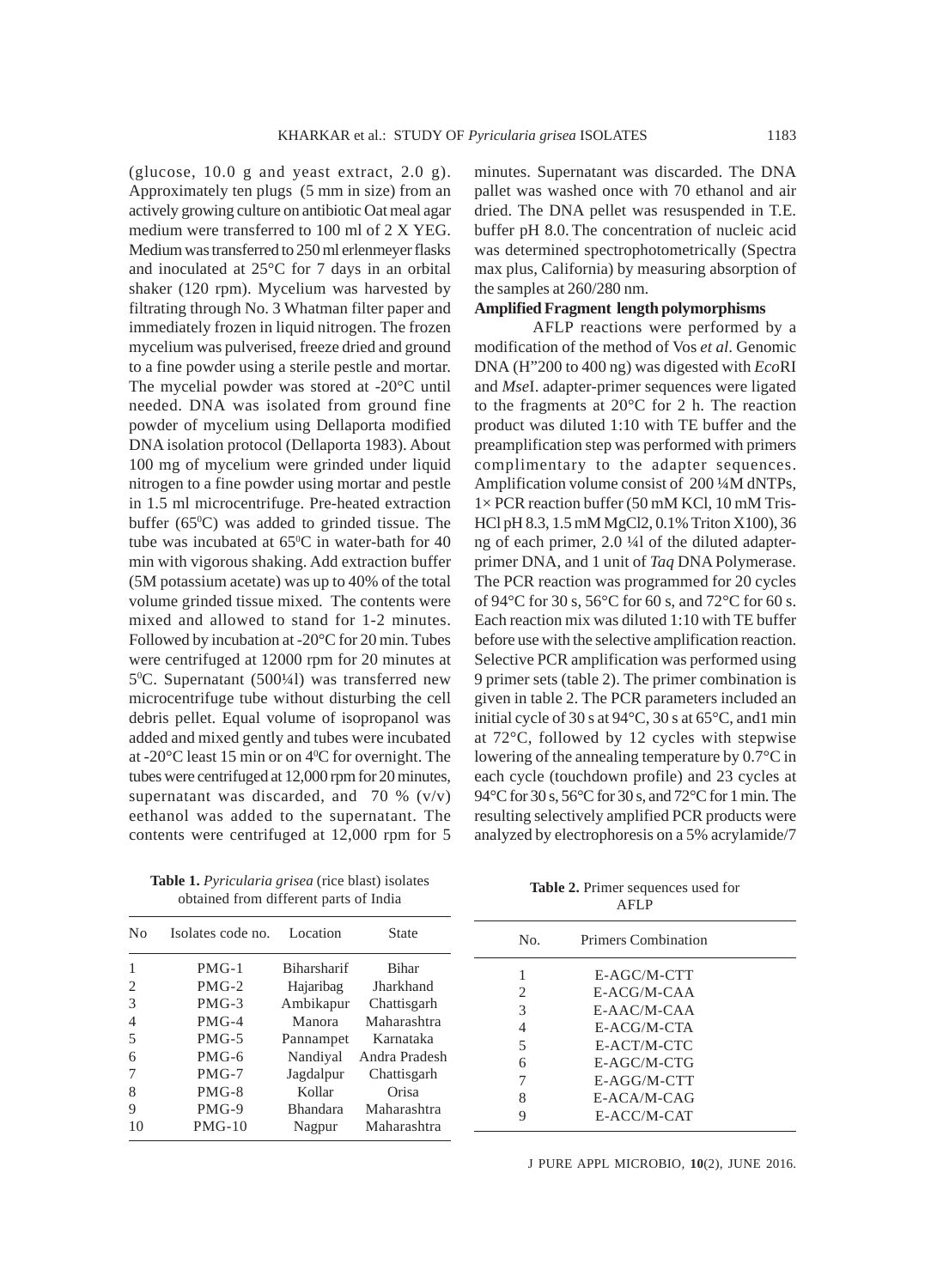M urea denaturing gel. Allele were visualised by silver staining.

# **Analysis of the allele patterns in the AFLP gel**

DNA fingerprints generated by the AFLP assay of different isolates were compared and grouped according to their allele pattern. The allele pattern of each isolate was coded in binary form, "1" representing the presence and "0" representing the absence of a particular allele in a lane. Alleles that were monomorphic across the entire set of genotypes were omitted from the analysis. Data of all the isolates were used to estimate the similarity based on the number of shared amplified alleles. Similarity was calculated with SIMQUAL function of software NTSYS-pc, which computes a variety of similarity coefficients. The similarity matrix values based on Jaccard's coefficient of similarity were calculated as,

a / n-d

Where, a, d, and n represent number of

matches, unmatched and total number of alleles respectively.

The polymorphism information content (PIC) was calculated for each primer combination using the formula,

## $\text{PIC} = 1 - \Sigma f 2i$

Where *f* is the percentage of genotypes in which the fragment is present. (Smith, *et al.,* 2000) .The PIC value is an indication of a high probability of obtaining polymorphism using that primer combination.

The marker index was calculated for each AFLP primer combination as  $MI = PIC x n^2$  where PIC is the mean PIC value, *n* the number of alleles, and *²* is the proportion of polymorphic alleles

Frequency of Polymorphic allele  $(f)$  = Polymorphic allele / Total no. of Polymorphic allele

Percent polymorphism = (No. of polymorphic alleles / Total No. of alleles)  $\times$  100

A dendrogram was generated with the

| Sr. No.        | PC.         | <b>TNB</b> | <b>TNP</b> | <b>TNM</b> | <b>PPB</b> | <b>PIC</b> | МI    |
|----------------|-------------|------------|------------|------------|------------|------------|-------|
|                | E-AGC/M-CTT | 56         | 12         | 44         | 21.43 %    | 0.87       | 10.44 |
| 2              | E-ACG/M-CAA | 55         | 6          | 49         | 10.9%      | 0.75       | 4.49  |
| 3              | E-AAC/M-CAA | 54         | 15         | 39         | 27.78 %    | 0.89       | 13.35 |
| $\overline{4}$ | E-ACG/M-CTA | 37         | 6          | 31         | 16.22 %    | 0.78       | 4.68  |
| 5              | E-ACT/M-CTC | 50         | 11         | 39         | 22 %       | 0.45       | 4.95  |
| 6              | E-AGC/M-CTG | 49         | 13         | 36         | 26.53 %    | 0.89       | 11.56 |
| 7              | E-AGG/M-CTT | 51         | 14         | 37         | 27.45 %    | 0.88       | 12.31 |
| 8              | E-ACA/M-CAG | 55         | 13         | 42         | 23.64 %    | 0.89       | 11.57 |
| 9              | E-ACC/M-CAT | 45         | 12         | 33         | 26.67 %    | 0.87       | 10.44 |
|                | Total       | 452        | 102        | 350        | 202.62     | 7.32       |       |
|                | Average     | 50.22      | 11.33      | 38.89      | 22.51 %    | 0.81       |       |

PC –Primer Combination; TNB- Total Number band (allele); NPB- Number of polymorphic Band (allele); NMB- Number of monomorphic Band (allele); PPB- Percentage of polymorphic Band (allele); PIC- Polymorphic Information Contain; MI- Marker Index

**Table 4.** Genetic similarity matrix of 10 blast isolates collected from different parts of India

J PURE APPL MICROBIO*,* **10**(2), JUNE 2016.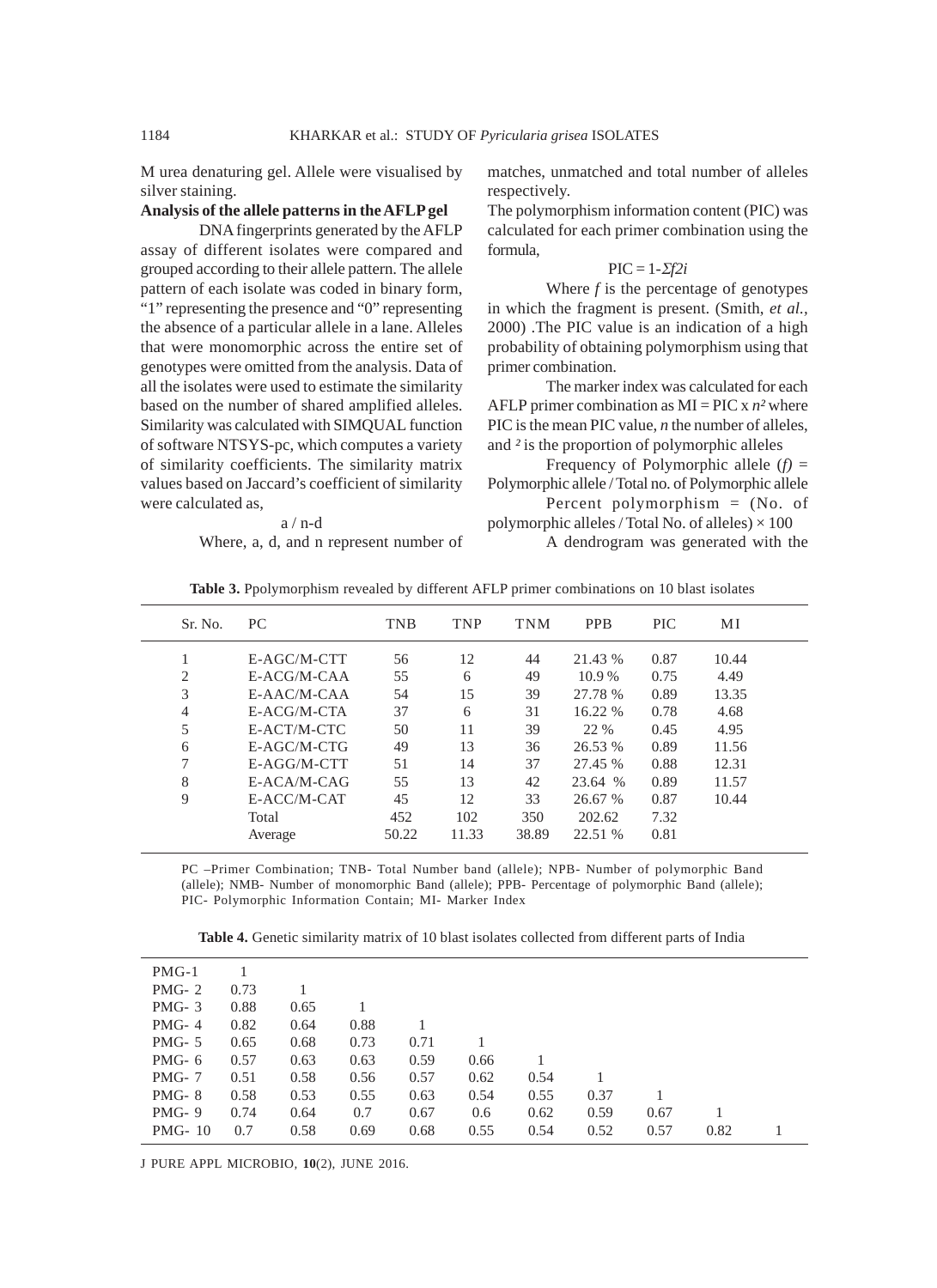SAHN (Sequential, Agglomerative, Hierarchical Nested) clustering method, a program (Rohlf, 1998) of NTSYS-PC (Numerical Taxonomic System, version 2.11, Exeter Software, Setauket, NY)



**Fig. 1.** Showed the Collection of blast infected rice leaf (A), isolation of *Pyricularia grisea* on Oat meal agar plates collected from different location of India (B), Mono-conidial of *Pyricularia grisea* under light microscope (C)



**Fig. 3.** Dendrogram depicting the genetic relation of 10 blast isolates collected from different parts of India of *Pyricularia grisea* based on Jaccord's similarity coefficient

following the 'unweighted pair group method using arithmetic averages' (UPGMA).

A multiverient analysis of polymorphic data was performed, for this purpose, a principal component analysis (PCA) implemented using NTSYS-PC. Principal component analysis (PCA) was performed for all the 10 isolates, which divided into four groups due to central axis and each group contain isolates with similar morphology and showing similarity with UPGMA cluster analysis.



**Fig. 2.** AFLP fingerprints of 10 blast isolates collected from different parts of Country for selective primer combination E-AGC/M-CTT and E-ACG/M-CAA



**Fig. 4.** 3D- principal coordinate analysis (PCO) depicting the relationships among 10 isolates of *Pyricularia grisea* from the various part of India, based on AFLP analysis of 452 bands generated from nine primer combinations.

J PURE APPL MICROBIO*,* **10**(2), JUNE 2016.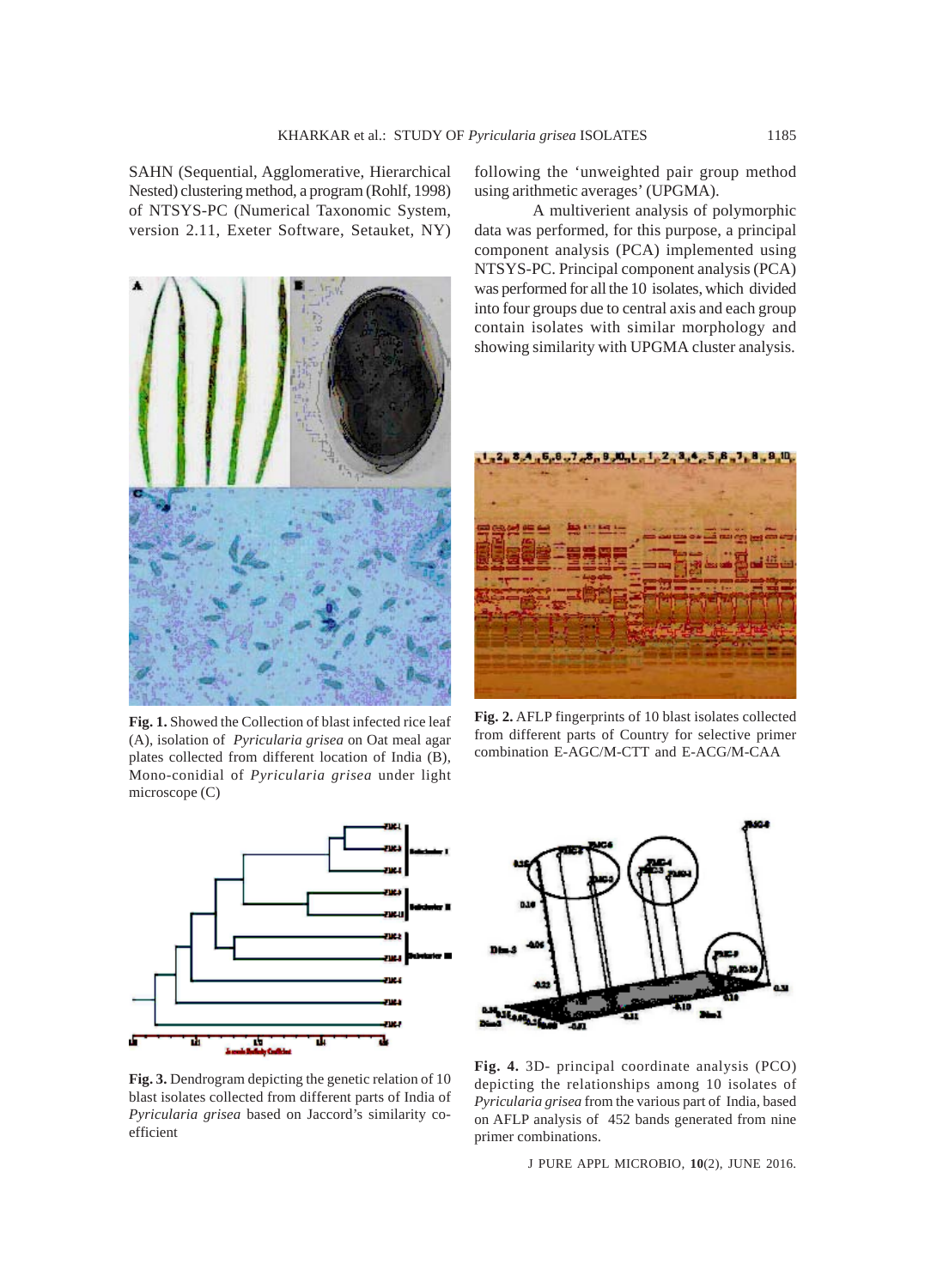## **RESULTS AND DISCUSSION**

Genetic diversity analysis of 10 *P. grisea* isolate from different parts of country was carried out using AFLP (Fig2 ). Primer combinations of *EcoRI* and *MseI* are represented as E- and Mrespectively followed by the selective nucleotides used. A total of nine primer combinations were used with all the 10 samples (table 2). AFLP analysis with 9 primer pair combinations produced total of 452 reproducible alleles. Out of 452 alleles 102 alleles were polymorphic with an average of 11.33% polymorphism per primer combination (table 3). Different primer combinations amplified 37 to 56 fragments with an average of 50.22 alleles per primer combination. The number of polymorphic alleles for each primer combination varied from 06 to 15 polymorphic alleles per primer set. The percentage of polymorphism per primer combination showed that the lowest polymorphism was in primer combination, E-ACG / M-CAA (10.9%) while the highest polymorphism was observed in primer combination E-AAC /M-CAA (27.78 %). Polymorphic information content (PIC) values ranged from 0.45 to 0.89 and average of 0.81. Primer set E-AAC/M-CAA, E-AGC/M-CTG and E-ACA/ M-CAG had highest PIC value 0.89. while primer set E-ACT/M-CTC had lowest PIC value. Marker Index of primer combination ranges between 4.49 to 13.35 and average of 9.31. Primer combination E-AAC/M-CAA gives highest MI value of 13.35 while E-ACG/M-CTA had lowest MI of 4.49. Similarity matrix was generated using software NTSYS-pc with Jaccard's coefficient of similarity. The similarity coefficient ranged from 0.37 to 0.88. Isolate PMG-8 had the lowest similarity coefficient 0.37 with PMG-7. While PMG-1, PMG-3 and PMG-4 had highest similarity coefficient of 0.88 (table 4).

Clustering was done using symmetry matrix of similarity coefficient using UPGMA using SHAN module of NTSYS-pc. The 'r' (cophenetic– correlation) value was 0.85 which indicated good fit for phylogenetic tree. Differences in pathogenicity between individual isolates have been used for long time to assess variation in natural pathogen populations. Such assessments are primarily based on Flor's (1971) 'gene for gene' concept for which avirulence genes provide an important source of markers. Strains of *P. grisea*

have been distinguished among pathogen isolates depending on the rice genotypes they successfully infect. Strains with different virulence on standard sets of genotypes are considered to represent different pathotypes. (Atkins, *et al.,* 1967; Karthikeyan 2008). However pathogen assays have often led to highly exaggerated estimates of variability since these are dependent on several parameters such as climate, inoculum concentration and nitrogen status of the soil. The use of molecular markers in population genetic studies has unraveled epidemiologic information to levels of precision not possible previously. Ten blast *P.grisea* isolates were grouped into three major clade and some blast *P.grisea* isolates were diverse among subclade. Clade-I included blast *P.grisea* isolates PMG-1, PMG-3 and PMG-4 for which similarity values ranged between 0.82 to 0.88 indicated 82 to 88% genetic similarity. Clade-II included blast *P.grisea* isolates PMG-9 and PMG-10 with similarity value of 0.82 thus indicated 82% genetic similarity. Blast *P.grisea* isolates PMG-9 were collected from Bhandara (Maharashtra) and PMG-10 were collected from Nagpur (Maharashtra). Clade-III included blast *P.grisea* isolates PMG-2 and PMG-5 have showed similarity value 0.68 indicated 68% genetic similarity. Blast *P.grisea* isolates PMG-2 were collected from Hajaribag (Jharkhand) and PMG-5 were collected from Pannampet (Karnataka). Excluding subclusters blast isolates, remaining blast *P.grisea* isolates PMG-6, PMG-7 and PMG-8 were totally divert among group or from three major clade (Fig.3), and showed individual evolution. *P. grisea* isolates PMG-8 collected form Orisa and isolate PMG-7 collected from Chhattisgarh had shown maximum genetic diversity. Thus pathogen population of each hot spot was found to be diverse in the present investigation. Grouping of isolates from different geographic region in one genotypeage indicated the movement of pathogen. Which is strongaly supported my PCA analysis( Fig.4).

It also indicated migration of individuals along the population. Increasing reports on new pathogenic strains in *P.grisea* could be the main cause for breakdown of resistance in several popular rice varieties. Thus pathogen population of each hot spot was found distinct in the present study. Grouping of isolates from different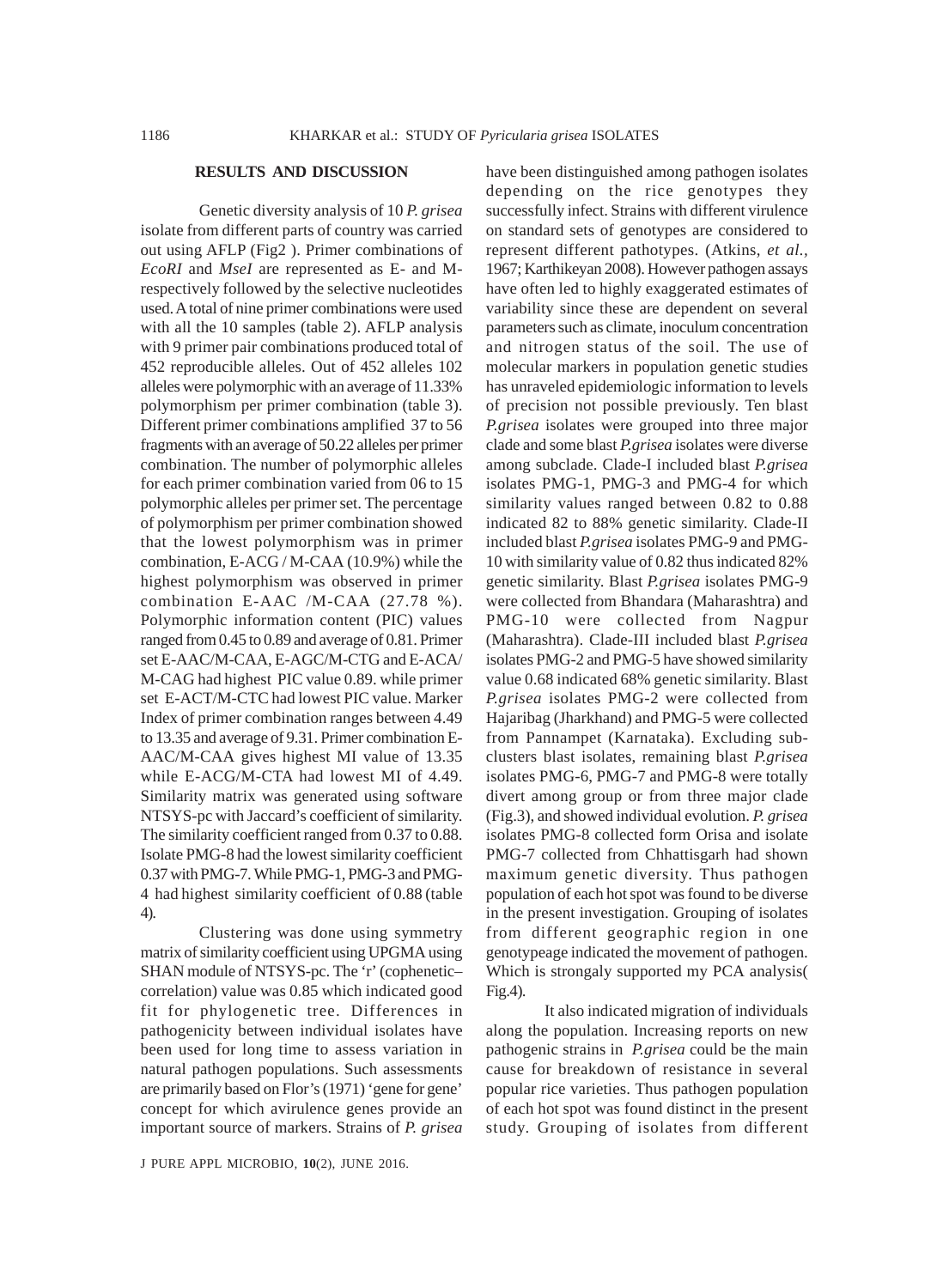geographic region in one genotype indicates movement of pathogen indicated migration of individuals along the population. Sirithunaya, *et al*., (2003) screened 325 isolates collected from Thailand. Molecular characterization of blast isolates analyzed by RAPD technique indicated that for each location sample relatively few genotype were present. Barley and weed *P. grisea* isolates were shown to be clearly distinct from the isolates collected from rice. The cluster resulting from AFLP analysis very well matched with those produced by RAPD analysis. Several rice researchers have used a molecular fingerprint technique to characterize *P. grisea* populations. (Quang, *et al*., 1999, Utami, *et al*., 1999, Sridhar, *et al.,* 1999 and Dayakar, 1999; Viji, *et al*.,2000;Chandha and Gopalakrishna 2005a. ). SSR, AFLP, ISSR and RAPD technique has been most widely used to fingerprint the *P. grisea*. It has been widely used by researchers to characterize blast fungus populations in China, India, Thailand and USA.( Chandha and Gopalakrishna 2005b; Babujee and Gnanamanickam, 2000; Kiran *et al*, 2013)

### **CONCLUSION**

This study indicated that AFLP is a powerful and convenient tool to measure the extent of genetic variability of *P. grisea* at the molecular level and identify lineages. Thus pathogen population collected was found to be diverse in the research, which showed indicated individual evolution of *P. grisea* strains. Grouping of isolates from different geographic region in one genotypeage indicated the movement of pathogen. It also indicated migration of individuals along the population. Similarly, AFLP technique found useful in understanding the genetic evolution of pathogenic fungus, which is helpful to development of strategies for controlling agriculture pest and protection of crop.

## **ACKNOWLEDGEMENTS**

We are thankful to Ankur Seeds Pvt.Ltd. Nagpur and Department of Biotechnology, Sant Gadge Baba University, Amravati, for providing research facility and their timely help during research work.

## **REFERENCES**

- 1. Atkins, J., Robert, A,, Adaair C, Goto, K., Kozaka, T., Yanagida, R., Yamada, M., Matsumoto, S. An international set of rice varieties for differentiating races of *Pyricularia oryzae*. *J. Phytopathol.,*1967; **57**: 297-301.
- 2. Babujee, L., Gnanamanickam, S. Molecular tools for characterization of rice blast pathogen (*Magnaporthe grisea)* population and molecular marker-assisted breeding for disease resistance*. Curr. Sci*., 2000; **78**: 248-257.
- 3. Barman, R., Chattoo, B.B. Rice blast fungus sequenced. *Curr. Sci*., 2005; **89**(6), 930-931.
- 4. Bonman, J.M., Bandong, J.M., Lee, E.J., Valent, B. Race specific partial resistance to blast in temperate Japonica rice cultivars**.** *Plant Dis*., 1989; **73**: 496-499.
- 5. Chadha, S., Gopalakrishna, T. Genetic diversity of Indian isolates of rice blast pathogen (*Magnaporthe grisea*) using molecular markers. *Curr. Sci*., 2005a; **88**:1466-1469.
- 6. Chadha, S., Gopalakrishna, T. Retrotransposon– microsatellite amplified polymorphism (REMAP) markers for genetic diversity assessment of the rice blast pathogen (*Magnaporthe grisea). Genome.,* 2005b; **48**: 943-945.
- 7. Curley, J., Sim, K., Warnke, K., Leong, K., Barker, K., Jung, K. QTL mapping of resistance to gray leaf spot in ryegrass. *Theor. and Appl. Genet*., 2005; **111**: 1107-1117.
- 8. Dean, R., Talbot, N., Ebbole, J., Farman, M., Mitchell, T., Orbach, M. The genome sequence of the rice blast fungus *Magnaporthe grisea*. *Nat.,* 2005; **434**: 980"986.
- 9. Dellaporta, S.L., Wood, J., Hicks, J.B. A plant DNA minipreparation: Version II. *Plant. Mol. Biol. Report.,* 1983; **1**: 19-21
- 10. Flor, H. The current status of the gene-for-gene concept. *Annl. Rev. Phytopathol*., 1971; **9**: 275"296.
- 11. Karthikeyan, M., Radhika, K., Bhaskaran, R., Mathiyazhagan, S., Sandosskumar, R. ,Velazhahan, R., Alice, D. Biological control of onion leaf blight disease by bulb and foliar application of powder formulation of antagonist mixture. *Arch. Phytopathol*. *Plant Prot.,* 2008; **41**: 407-417.
- 12. Kiran, B., Sharma, R., Upadhyaya, H., Reddy, P., Deshpande, S., Senthilvel, S., Sarma, N., Thakur, R. Evaluation of genetic diversity in Magnaporthegrisea populations adapted to finger millet using simple sequence repeats (SSRs) markers. *Physiolo. Plant. Pathol*., 2013;

J PURE APPL MICROBIO*,* **10**(2), JUNE 2016.